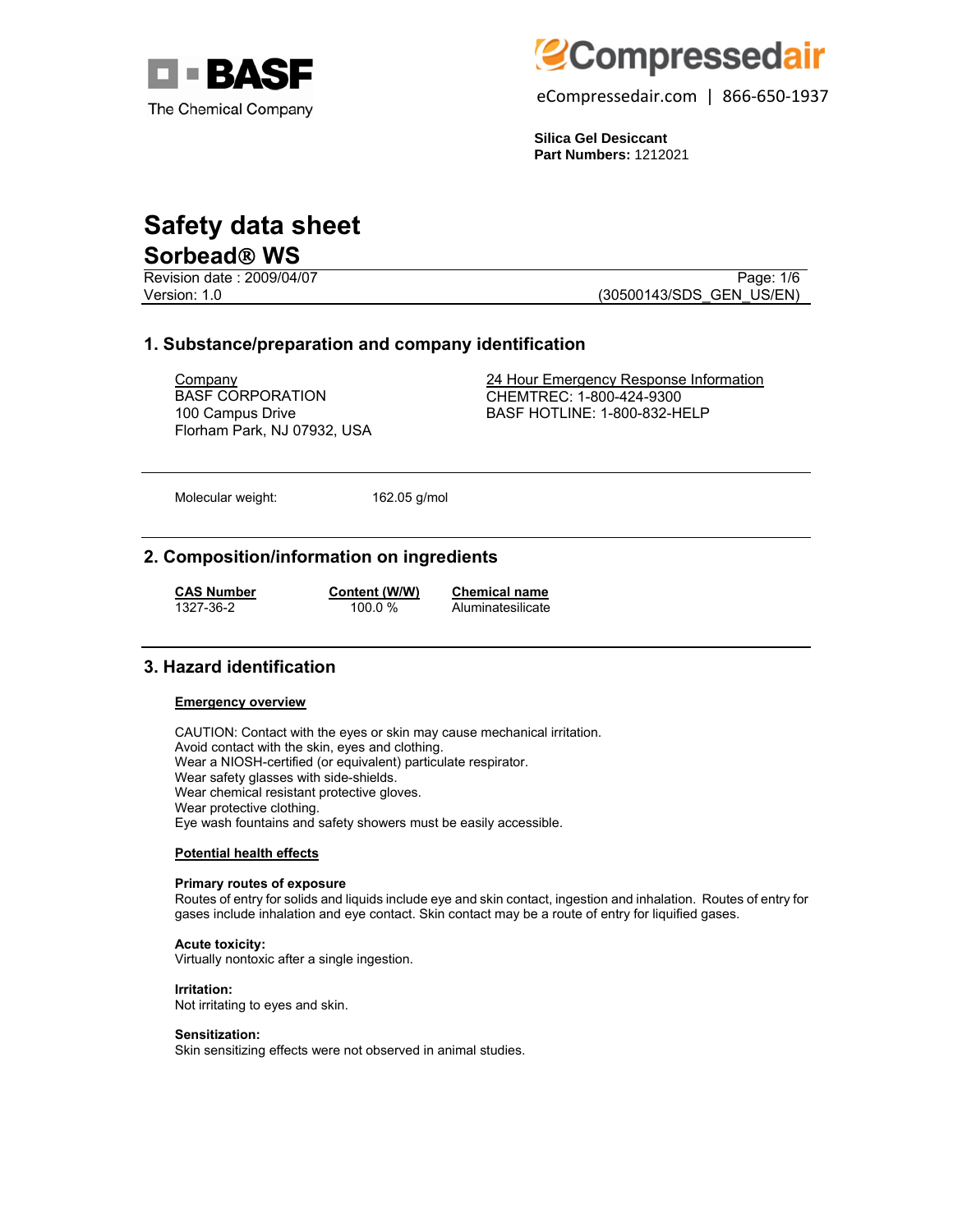# **Safety data sheet**

# **Sorbead**® **WS**

# **4. First-aid measures**

#### **General advice:**

Remove contaminated clothing.

#### **If inhaled:**

If breathing difficulties develop, aid in breathing and seek immediate medical attention.

#### **If on skin:**

Wash thoroughly with soap and water. If symptoms persist, seek medical advice.

#### **If in eyes:**

Wash affected eyes for at least 15 minutes under running water with eyelids held open.

In case of contact with the eyes, rinse immediately for at least 15 minutes with plenty of water.

#### **If swallowed:**

No hazards anticipated. If large quantities are ingested, seek medical advice.

#### **Note to physician**

Treatment: Treat according to symptoms (decontamination, vital functions), no known specific antidote.

### **5. Fire-fighting measures**

Flash point: not applicable Self-ignition temperature: not self-igniting

#### **Suitable extinguishing media:**  carbon dioxide, dry powder, foam, water

#### **Hazards during fire-fighting:**  toxic vapours

No particular hazards known.

#### **Protective equipment for fire-fighting:**

Firefighters should be equipped with self-contained breathing apparatus and turn-out gear.

#### **Further information:**

Product itself is non-combustible; fire extinguishing method of surrounding areas must be considered.

# **NFPA Hazard codes:**

Reactivity: 0 Special:

# **6. Accidental release measures**

#### **Personal precautions:**

Use breathing apparatus if exposed to vapours/dust/aerosol. Avoid contact with the skin, eyes and clothing. Use personal protective clothing. Information regarding personal protective measures see, chapter 8.

#### **Environmental precautions:**

Do not discharge into drains/surface waters/groundwater.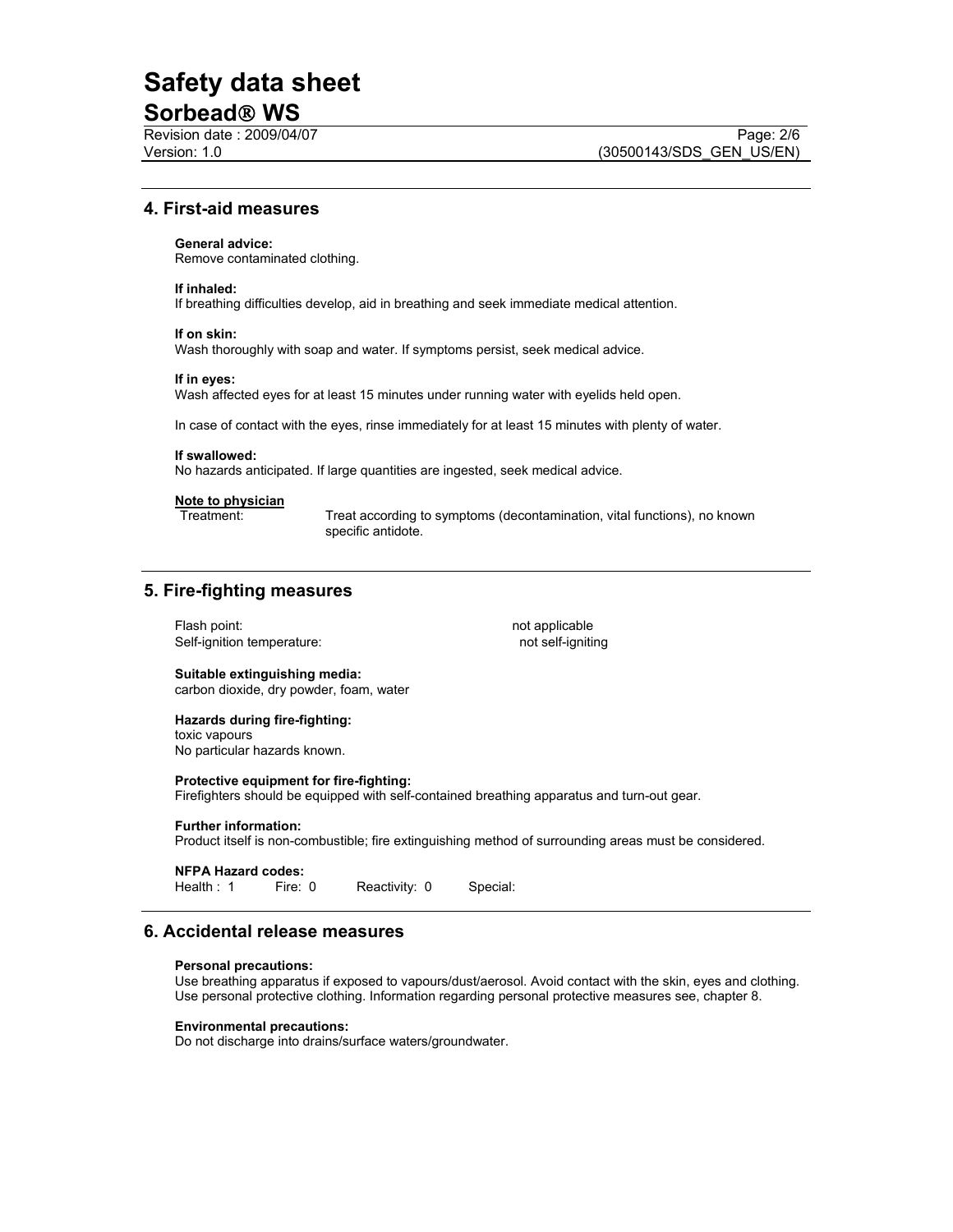# **Safety data sheet**

# **Sorbead**® **WS**

Revision date : 2009/04/07 Page: 3/6 Version: 1.0 (30500143/SDS\_GEN\_US/EN)

### **Cleanup:**

Contain spillage. Sweep up or vacuum small pieces and dusts and place in appropriate container for disposal. Avoid raising dust.

### **7. Handling and storage**

#### **Handling**

**General advice:** Avoid dust formation.

Keep container tightly closed. Avoid dust formation. Avoid inhalation of dusts/mists/vapours. Avoid contact with the skin, eyes and clothing. Ensure adequate ventilation.

#### **Storage**

#### **General advice:**

Keep container tightly closed. Keep in a cool place. Keep container tightly closed and dry; store in a cool place.

#### **Storage stability:**

Contents are stable at room temperature.

### **8. Exposure controls and personal protection**

#### **Advice on system design:**

Provide local exhaust ventilation to control dust.

#### **Personal protective equipment**

#### **Respiratory protection:** Breathing protection if dusts are formed. Wear a NIOSH-certified (or equivalent) particulate respirator.

**Hand protection:** Chemical resistant protective gloves

### **Eye protection:**

Safety glasses with side-shields.

#### **Body protection:**

Body protection must be chosen based on level of activity and exposure.

#### **General safety and hygiene measures:**

Avoid contact with the skin, eyes and clothing. Wash thoroughly after handling. Do not eat, drink or use tobacco while working.

### **9. Physical and chemical properties**

| Form:            | beads                |                |
|------------------|----------------------|----------------|
| Odour:           | odourless            |                |
| Colour:          | light brown to brown |                |
| pH value:        | 4                    |                |
| Freezing point:  | $>$ 1.000 °C         |                |
| Boiling point:   | 2.980 °C             |                |
| Vapour pressure: |                      | not applicable |
| Bulk density:    | 400 - 900 kg/m3      |                |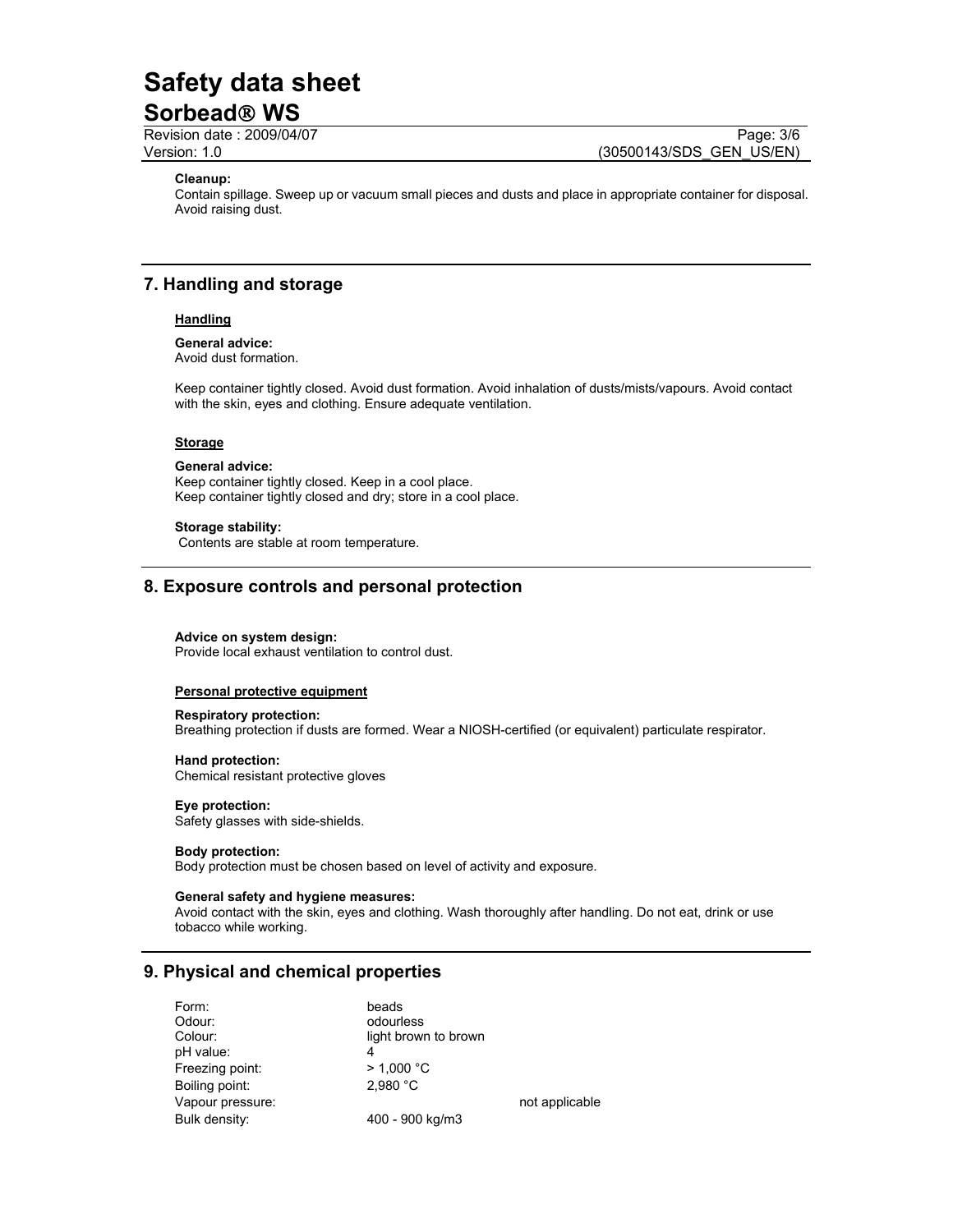# **Safety data sheet Sorbead**® **WS**

Revision date : 2009/04/07 Page: 4/6

Partitioning coefficient n-octanol/water (log Pow): Solubility in water: not soluble and soluble in the soluble soluble soluble soluble

Version: 1.0 (30500143/SDS\_GEN\_US/EN)

 The value has not be determined because the substance is inorganic.

# **10. Stability and reactivity**

#### **Conditions to avoid:**

Avoid dust formation. Avoid deposition of dust.

#### **Substances to avoid:** water

#### **Hazardous reactions:**

The product is chemically stable. No hazardous reactions known.

#### **Decomposition products:**

Hazardous decomposition products: No hazardous decomposition products known.

#### **Corrosion to metals:**

No corrosive effect on metal.

#### **Oxidizing properties:**

not fire-propagating

# **11. Toxicological information**

#### **Acute toxicity**

#### **Oral:**

LD50/rat: > 5,000 mg/kg (OECD Guideline 401) The product has not been tested. The statement has been derived from the properties of the individual components.

#### **Skin irritation:**

rabbit: non-irritant (OECD Guideline 404)

The product has not been tested. The statement has been derived from the properties of the individual components.

#### **Eye irritation :**

rabbit: non-irritant (OECD Guideline 405) The product has not been tested. The statement has been derived from the properties of the individual components.

#### **Sensitization:**

Guinea pig maximization test/guinea pig: Non-sensitizing. The product has not been tested. The statement has been derived from products of a similar structure and composition.

Buehler test/guinea pig: Non-sensitizing.

The product has not been tested. The statement has been derived from products of a similar structure and composition.

#### **Chronic toxicity**

#### **Genetic toxicity:**

The substance was not mutagenic in bacteria.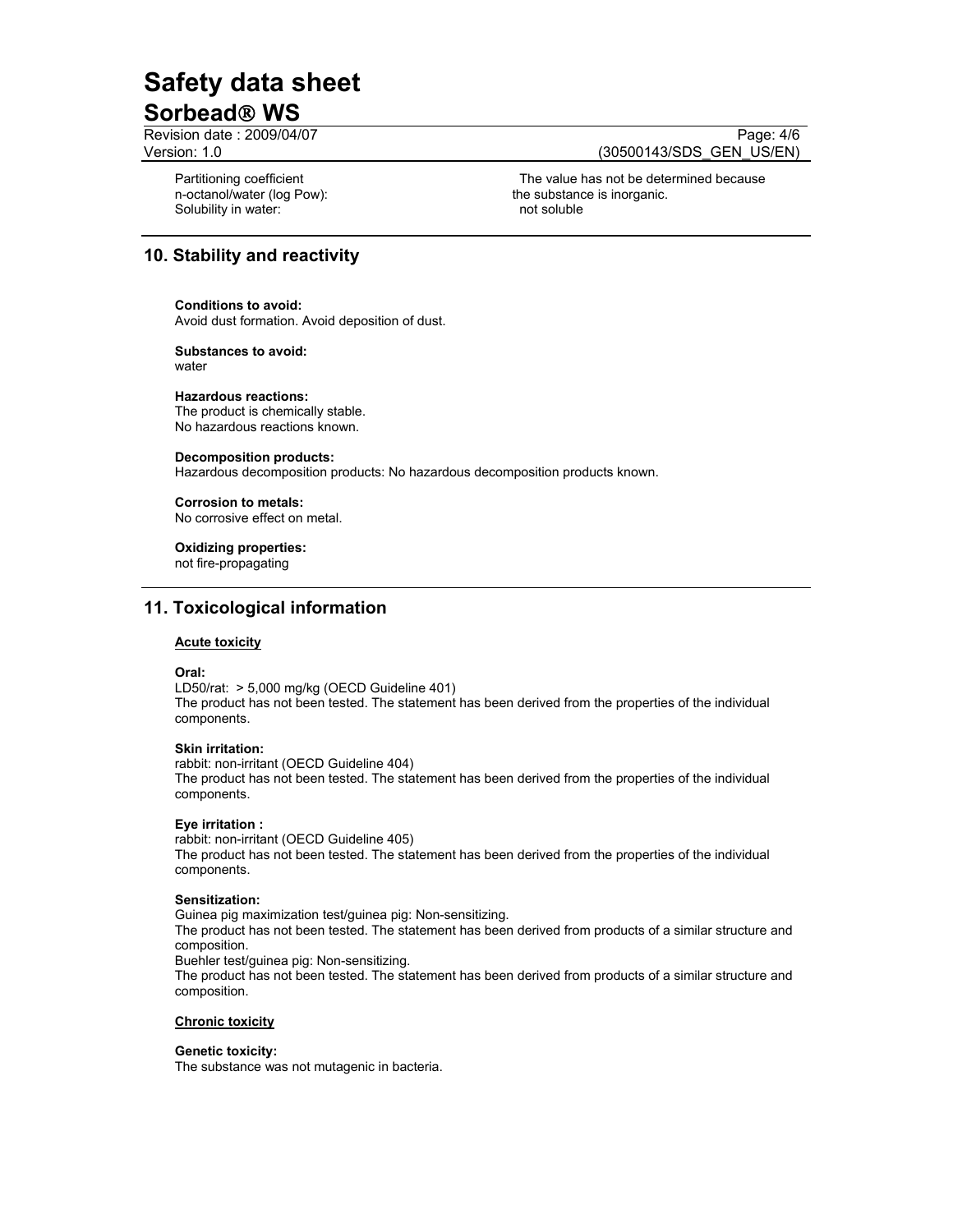# **Safety data sheet**

# **Sorbead**® **WS**

Revision date : 2009/04/07 Page: 5/6<br>Version: 1.0 (30500143/SDS\_GEN\_US/EN) (30500143/SDS\_GEN\_US/EN)

# **12. Ecological information**

#### **Environmental toxicity**

**Other ecotoxicological advice:**  The product has not been tested. No data can be given due to the product's insolubility in water.

# **13. Disposal considerations**

#### **Container disposal:**

Dispose of in accordance with national, state and local regulations. Contaminated packaging should be emptied as far as possible and disposed of in the same manner as the substance/product. Contact manufacturer regarding recycling.

# **14. Transport information**

| Land transport<br><b>USDOT</b> |                                                                |
|--------------------------------|----------------------------------------------------------------|
|                                | Not classified as a dangerous good under transport regulations |
| Sea transport<br><b>IMDG</b>   |                                                                |
|                                | Not classified as a dangerous good under transport regulations |

**Air transport**  IATA/ICAO

Not classified as a dangerous good under transport regulations

### **15. Regulatory information**

#### **Federal Regulations**

| <b>Registration status:</b> |                   |
|-----------------------------|-------------------|
| AICS, AU                    | released / listed |

**OSHA hazard category:** Not hazardous

**SARA hazard categories (EPCRA 311/312):** Not hazardous

# **16. Other information**